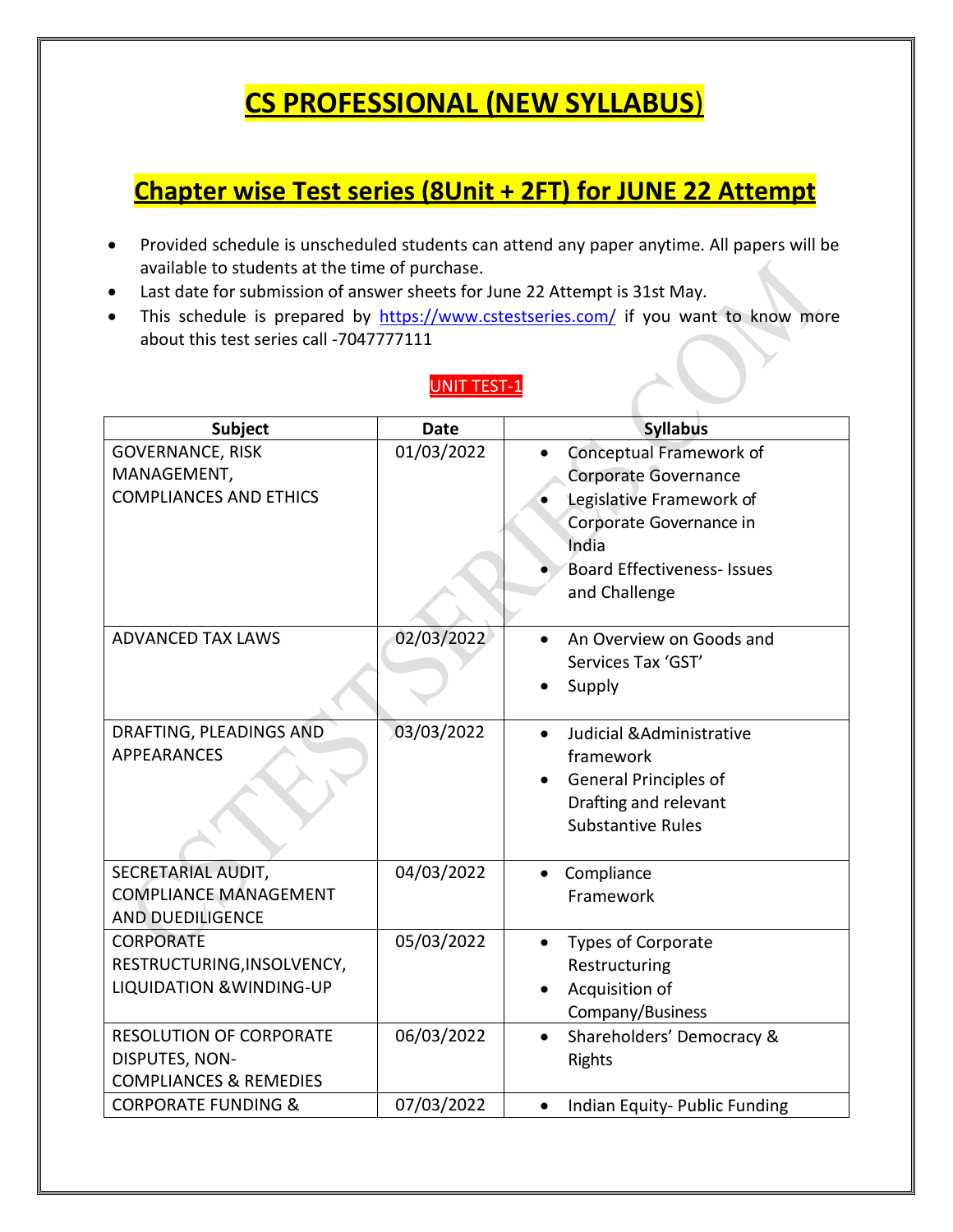| <b>Subject</b>                      | <b>Date</b> | <b>Syllabus</b>                   |
|-------------------------------------|-------------|-----------------------------------|
| GOVERNANCE, RISK                    | 08/03/2022  | Board Processes through           |
| MANAGEMENT,                         |             | Secretarial Standards             |
| <b>COMPLIANCES AND ETHICS</b>       |             | Corporate Policies and            |
|                                     |             | <b>Disclosures</b>                |
| <b>ADVANCED TAX LAWS</b>            | 09/03/2022  | .Input Tax Credit & Computation   |
|                                     |             | of GST Liability                  |
| DRAFTING, PLEADINGS AND             | 10/03/2022  | •Secretarial Practice in          |
| <b>APPEARANCES</b>                  |             | Drafting Notice, Agenda           |
|                                     |             | and Minutes of Company's          |
|                                     |             | Meetings                          |
| SECRETARIAL AUDIT,                  | 11/03/2022  | •Compliances                      |
| <b>COMPLIANCE MANAGEMENT</b>        |             | <b>Entity wise</b>                |
| <b>AND DUEDILIGENCE</b>             |             | <b>Activity wise</b>              |
|                                     |             | Sector wise                       |
|                                     |             | <b>Industry Specific</b>          |
|                                     |             | State and Local applicable laws   |
|                                     |             | Documentation &                   |
|                                     |             | maintenance of records            |
| <b>CORPORATE</b>                    | 12/03/2022  | •Planning & Strategy              |
| RESTRUCTURING, INSOLVENCY,          |             | • Process of M&A transactions     |
| <b>LIQUIDATION &amp; WINDING-UP</b> |             | •Documentation-Merger &           |
|                                     |             | Amalgamation                      |
| <b>RESOLUTION OF CORPORATE</b>      | 13/03/2022  | •Corporate Disputes               |
| DISPUTES, NON-                      |             |                                   |
| <b>COMPLIANCES &amp; REMEDIES</b>   |             |                                   |
| <b>CORPORATE FUNDING &amp;</b>      | 14/03/2022  | .Indian equity- Non Fund based    |
| <b>LISTINGS IN STOCK</b>            |             | .Debt Funding - Indian Fund Based |
| <b>EXCHANGES</b>                    |             |                                   |
|                                     |             |                                   |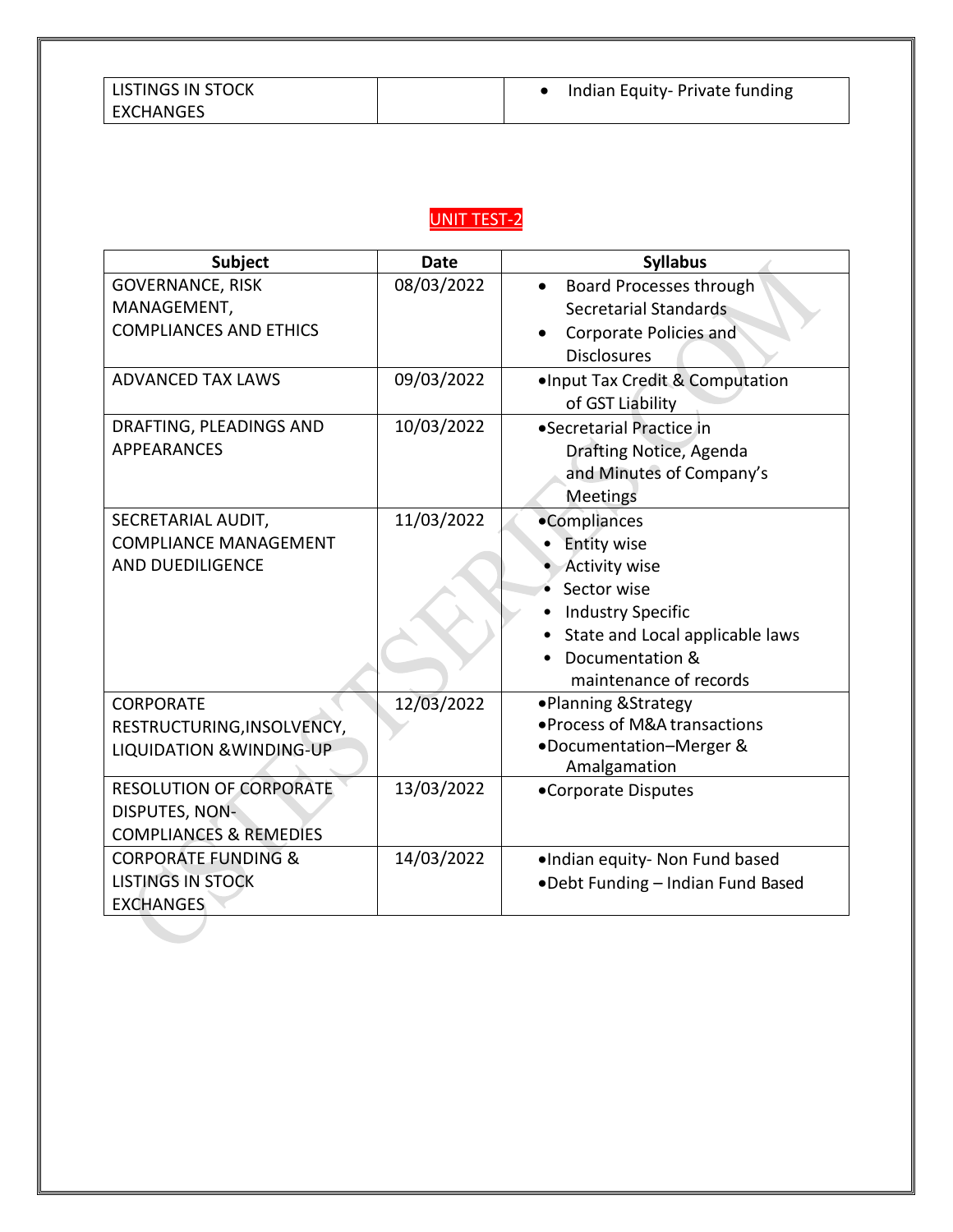| Subject                                                                               | <b>Date</b> | <b>Syllabus</b>                                                                                                                                                                                                                                                                                                                    |
|---------------------------------------------------------------------------------------|-------------|------------------------------------------------------------------------------------------------------------------------------------------------------------------------------------------------------------------------------------------------------------------------------------------------------------------------------------|
| <b>GOVERNANCE, RISK</b><br>MANAGEMENT,<br><b>COMPLIANCES AND ETHICS</b>               | 15/03/2022  | Accounting and Audit related<br>$\bullet$<br>issues, RPTs and Vigil Mechanism<br><b>Board Committees</b><br>Corporate Governance and<br><b>Shareholders Rights</b>                                                                                                                                                                 |
| <b>ADVANCED TAX LAWS</b>                                                              | 16/03/2022  | Procedural Compliance under GST<br>٠<br>Demand and Recovery, Advance<br>Ruling, Appeals and Revision<br>Inspection, search, seizure, offences<br>& Penalties Compliance rating,<br>anti-profiteering, GST practitioners,<br>authorized representative,<br>professional opportunities<br>Integrated Goods and Service Tax<br>(IGST) |
| DRAFTING, PLEADINGS AND<br><b>APPEARANCES</b>                                         | 17/03/2022  | Drafting and<br>Conveyancing Relating to<br>Various Deeds and<br>Documents (I)                                                                                                                                                                                                                                                     |
| SECRETARIAL AUDIT,<br><b>COMPLIANCE MANAGEMENT</b><br>AND DUE DILIGENCE               | 18/03/2022  | Search and Status Report<br><b>KYC</b><br>Signing and Certification                                                                                                                                                                                                                                                                |
| <b>CORPORATE RESTRUCTURING,</b><br><b>INSOLVENCY, LIQUIDATION &amp;</b><br>WINDING-UP | 19/03/2022  | Valuation of Business and<br><b>Assets for Corporate</b><br>Restructuring<br><b>Accounting in Corporate</b><br>Restructuring- Concept and<br><b>Accounting Treatment</b><br><b>Taxation &amp; Stamp Duty</b><br>aspects of Corporate<br>Restructuring<br><b>Competition Act</b>                                                    |
| <b>RESOLUTION OF CORPORATE</b><br>DISPUTES, NON- COMPLIANCES &<br><b>REMEDIES</b>     | 20/03/2022  | Fraud under Companies Act<br>and IPC<br>Misrepresentation &<br>Malpractices                                                                                                                                                                                                                                                        |
| <b>CORPORATE FUNDING &amp;</b><br>LISTINGS IN STOCK EXCHANGES                         | 21/03/2022  | Debt Funding - Indian Non<br>$\bullet$<br>fund Based<br>Foreign Funding - Instruments<br>& Institutions                                                                                                                                                                                                                            |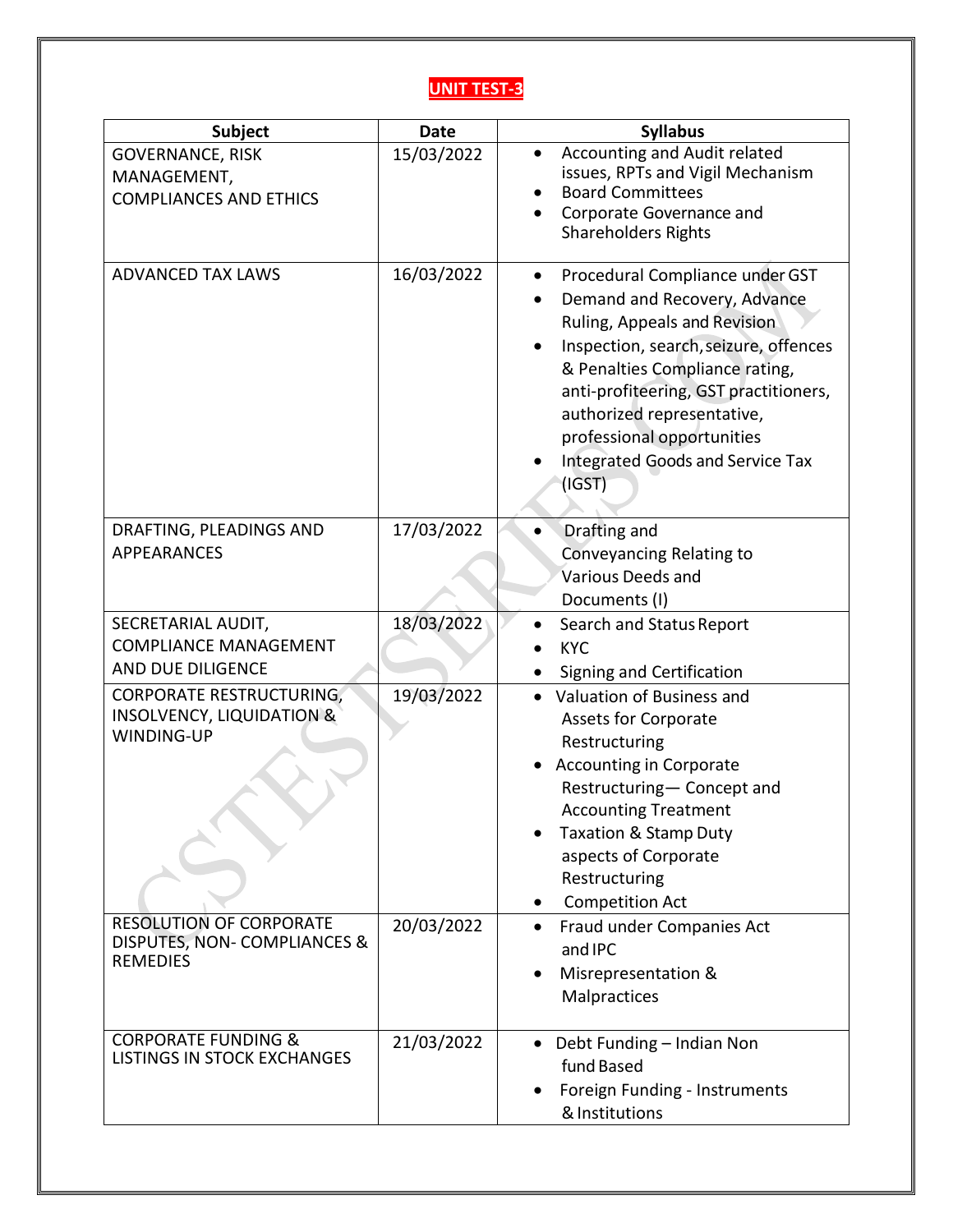

| <b>Subject</b>                                                                        | <b>Date</b> | <b>Syllabus</b>                                                                                                                                                                                |
|---------------------------------------------------------------------------------------|-------------|------------------------------------------------------------------------------------------------------------------------------------------------------------------------------------------------|
| <b>GOVERNANCE, RISK</b><br>MANAGEMENT,<br><b>COMPLIANCES AND ETHICS</b>               | 22/03/2022  | Corporate Governance and Other<br><b>Stakeholders</b><br>Governance and Compliance Risk<br>Corporate Governance Forums<br>$\bullet$                                                            |
| <b>ADVANCED TAX LAWS</b>                                                              | 23/03/2022  | <b>Union Territory Goods and</b><br>$\bullet$<br>Service tax (UTGST)<br><b>GST Compensation to</b><br><b>States</b><br>Industry/ Sector Specific<br>Analysis                                   |
| DRAFTING, PLEADINGS AND<br><b>APPEARANCES</b>                                         | 24/03/2022  | Drafting and<br>Conveyancing Relating to<br>Various Deeds and<br>Documents (II) Pleadings                                                                                                      |
| SECRETARIAL AUDIT,<br><b>COMPLIANCE MANAGEMENT</b><br>AND DUE DILIGENCE               | 25/03/2022  | Segment-wise Role of Company<br>Secretaries<br><b>Audits</b>                                                                                                                                   |
| <b>CORPORATE RESTRUCTURING,</b><br><b>INSOLVENCY, LIQUIDATION &amp;</b><br>WINDING-UP | 26/03/2022  | Regulatory approvals of<br>scheme<br>Appearance before NCLT /<br><b>NCLAT</b><br><b>Fast Track Mergers: Small</b><br>companies, Holding and<br>wholly owned companies<br>Cross Border Mergers. |
| <b>RESOLUTION OF CORPORATE</b><br>DISPUTES, NON- COMPLIANCES &<br><b>REMEDIES</b>     | 27/03/2022  | <b>Regulatory Action</b>                                                                                                                                                                       |
| <b>CORPORATE FUNDING &amp;</b><br><b>LISTINGS IN STOCK EXCHANGES</b>                  | 28/03/2022  | <b>Other Borrowings Tools</b><br>Non-Convertible Instruments-Non-<br>Convertible Redeemable Preference<br>Shares (NCRPs) etc.                                                                  |
|                                                                                       |             |                                                                                                                                                                                                |

| <b>Subject</b>                               | <b>Date</b> | <b>Syllabus</b>                                 |
|----------------------------------------------|-------------|-------------------------------------------------|
| <b>GOVERNANCE, RISK</b>                      | 29/03/2022  | Risk Management                                 |
| MANAGEMENT, COMPLIANCES<br><b>AND ETHICS</b> |             | • Compliance Management                         |
| ADVANCED TAX LAWS                            | 30/03/2022  | Basic concepts of law<br>$\bullet$              |
|                                              |             | Valuation & assessment of imported<br>$\bullet$ |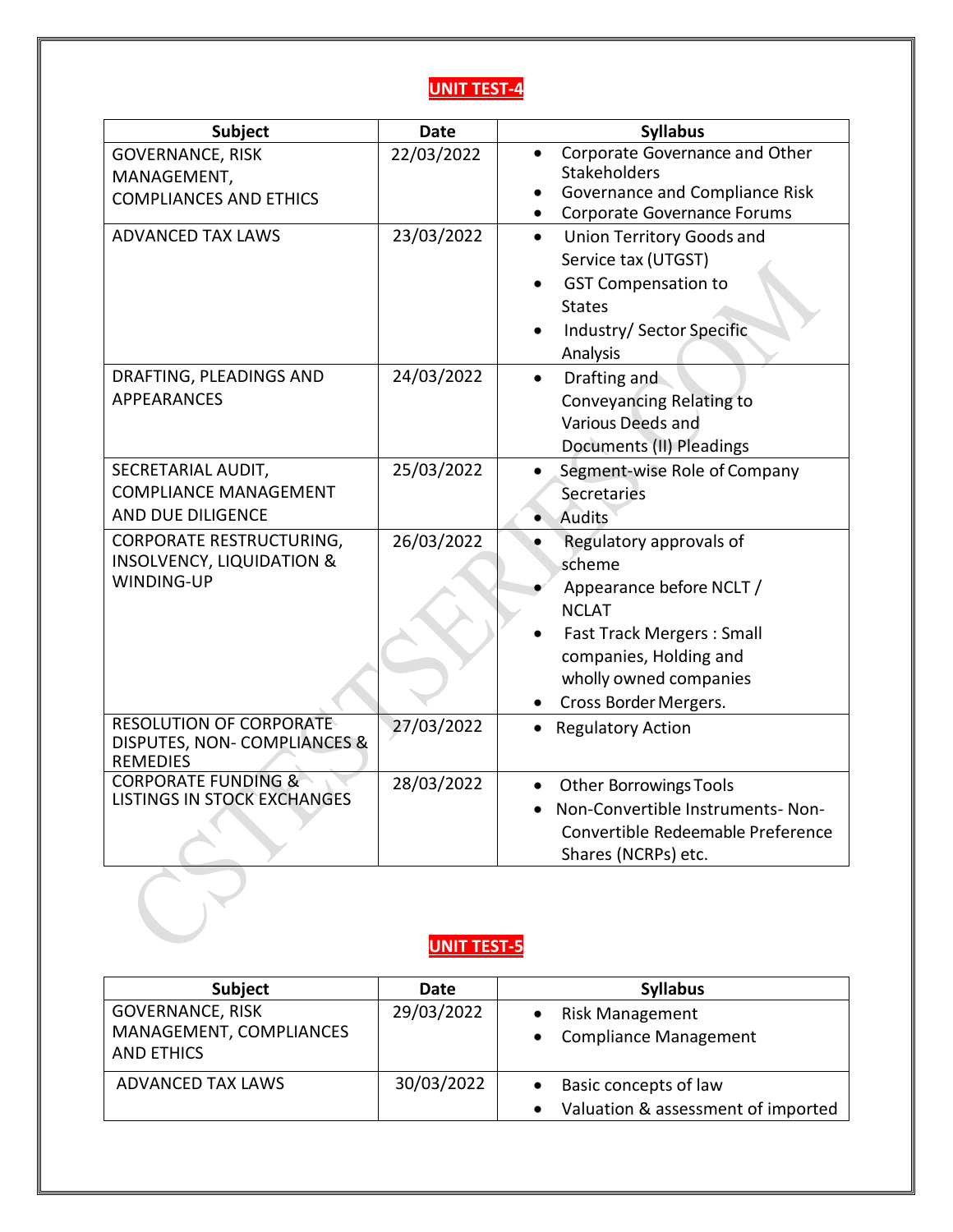|                                                                                              |            | & export goods                                                                                                                                                                                           |
|----------------------------------------------------------------------------------------------|------------|----------------------------------------------------------------------------------------------------------------------------------------------------------------------------------------------------------|
| DRAFTING, PLEADINGS AND<br>APPEARANCES                                                       | 01/04/2022 | Drafting and Conveyancing<br>$\bullet$<br><b>Relating to Various Deeds</b><br>and Documents (III)                                                                                                        |
| SECRETARIAL AUDIT,<br><b>COMPLIANCE MANAGEMENT</b><br>AND DUE DILIGENCE                      | 02/04/2022 | Secretarial Audit<br>$\bullet$<br>Internal Audit & Performance Audit<br>Concepts and Principles of Other<br>Audits                                                                                       |
| <b>CORPORATE RESTRUCTURING,</b><br><b>INSOLVENCY, LIQUIDATION &amp;</b><br><b>WINDING-UP</b> | 03/04/2022 | Insolvency<br>٠<br>Petition for Corporate Insolvency<br><b>Resolution Process</b><br>Role, Functions and Duties of IP/<br>IRP/RP                                                                         |
| <b>RESOLUTION OF CORPORATE</b><br>DISPUTES, NON-COMPLIANCES &<br><b>REMEDIES</b>             | 04/04/2022 | Defaults, Adjudication, Prosecutions<br>and penalties under the Companies<br><b>Securities</b><br>Laws,<br>FEMA,<br>Act,<br>COFEPOSA, Money<br>Laundering,<br>Competition Act, Labour Laws & Tax<br>Laws |
| <b>CORPORATE FUNDING &amp;</b><br>LISTINGS IN STOCK EXCHANGES                                | 05/04/2022 | Securitization                                                                                                                                                                                           |



| <b>Subject</b>                                                          | <b>Date</b> | <b>Syllabus</b>                                                                                                                                                                                                                           |
|-------------------------------------------------------------------------|-------------|-------------------------------------------------------------------------------------------------------------------------------------------------------------------------------------------------------------------------------------------|
| <b>GOVERNANCE, RISK</b><br>MANAGEMENT, COMPLIANCES<br><b>AND ETHICS</b> | 06/04/2022  | <b>Internal Control</b><br>$\bullet$                                                                                                                                                                                                      |
| <b>ADVANCED TAX LAWS</b>                                                | 07/04/2022  | Clearance of goods, warehousing,<br>$\bullet$<br>duty drawback, baggage and<br>miscellaneous provisions<br>Advance ruling, settlement<br>$\bullet$<br>commission, appellate procedure,<br>offences and penalties<br>Foreign trade policy. |
| DRAFTING, PLEADINGS AND<br><b>APPEARANCES</b>                           | 08/04/2022  | <b>Drafting and Conveyancing</b><br>$\bullet$<br><b>Relating to Various Deeds</b><br>and Documents (IV)<br><b>Drafting of Agreements</b><br>$\bullet$<br>under the Companies Act:                                                         |
| SECRETARIAL AUDIT,<br><b>COMPLIANCE MANAGEMENT</b><br>AND DUE DILIGENCE | 09/04/2022  | <b>Audit Engagement</b><br>$\bullet$<br><b>Audit Principles and Techniques</b><br><b>Audit Process and Documentation</b>                                                                                                                  |
| <b>CORPORATE RESTRUCTURING,</b>                                         | 10/04/2022  | <b>Resolution Strategies</b><br>$\bullet$                                                                                                                                                                                                 |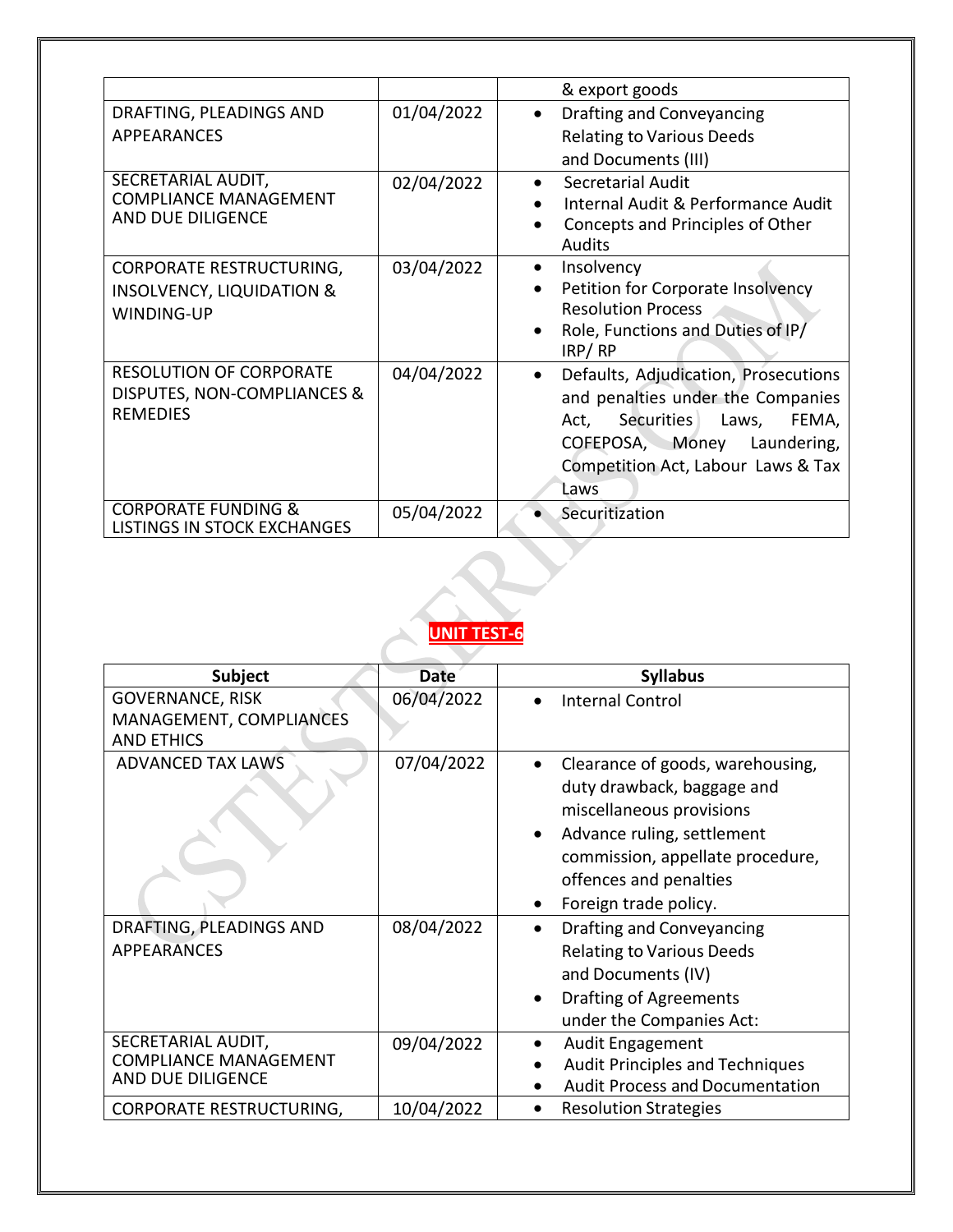| <b>INSOLVENCY, LIQUIDATION &amp;</b><br>WINDING-UP                               |            | • Convening and Conduct of Meetings<br>of Committee of Creditors<br>Preparation & Approval of Resolution<br>$\bullet$<br>Plan |
|----------------------------------------------------------------------------------|------------|-------------------------------------------------------------------------------------------------------------------------------|
| <b>RESOLUTION OF CORPORATE</b><br>DISPUTES, NON-COMPLIANCES &<br><b>REMEDIES</b> | 11/04/2022 | Relief and Remedies<br>$\bullet$                                                                                              |
| <b>CORPORATE FUNDING &amp;</b><br>LISTINGS IN STOCK EXCHANGES                    | 12/04/2022 | Listing-Indian Stock Exchanges<br><b>International Listing</b>                                                                |

| <b>Subject</b>                                                          | Date       | <b>Syllabus</b>                                                                                       |
|-------------------------------------------------------------------------|------------|-------------------------------------------------------------------------------------------------------|
| <b>GOVERNANCE, RISK</b><br>MANAGEMENT,<br><b>COMPLIANCES AND ETHICS</b> | 13/04/2022 | Reporting<br>٠<br><b>Ethics and Business</b><br>Sustainability and Corporate Social<br>Responsibility |
| <b>ADVANCED TAX LAWS</b>                                                | 14/04/2022 | <b>Direct Tax</b>                                                                                     |
| DRAFTING, PLEADINGS AND<br><b>APPEARANCES</b>                           | 15/04/2022 | Pleadings<br>Art of writing opinions                                                                  |
| SECRETARIAL AUDIT,                                                      | 16/04/2022 | Forming an Opinion & Reporting                                                                        |
| <b>COMPLIANCE MANAGEMENT</b>                                            |            | Secretarial Audit - Fraud                                                                             |
| AND DUE DILIGENCE                                                       |            | detection & Reporting                                                                                 |
|                                                                         |            | <b>Quality Review</b>                                                                                 |
| <b>CORPORATE</b>                                                        | 18/04/2022 | Individual/ Firm Insolvency<br>$\bullet$                                                              |
| RESTRUCTURING,                                                          |            | <b>Fresh Start Process</b>                                                                            |
| <b>INSOLVENCY, LIQUIDATION &amp;</b>                                    |            | Debt Recovery & SARFAESI                                                                              |
| <b>WINDING-UP</b>                                                       |            | <b>Cross Border Insolvency</b>                                                                        |
| <b>RESOLUTION OF CORPORATE</b>                                          | 20/04/2022 | Civil and Criminal Trial<br>$\bullet$                                                                 |
| DISPUTES, NON-                                                          |            | Procedure and Process                                                                                 |
| <b>COMPLIANCES &amp; REMEDIES</b>                                       |            |                                                                                                       |
| <b>CORPORATE FUNDING &amp;</b>                                          | 22/04/2022 | Various Procedural requirements for<br>$\bullet$                                                      |
| <b>LISTINGS IN STOCK</b>                                                |            | issue of securities and Listing                                                                       |
| <b>EXCHANGES</b>                                                        |            | Documentation & Compliances.                                                                          |

| <b>Subject</b>          | Date       | <b>Syllabus</b>                   |
|-------------------------|------------|-----------------------------------|
| <b>GOVERNANCE, RISK</b> | 24/04/2022 | Measuring Business Sustainability |
| MANAGEMENT,             |            | Anti-Corruption and Anti-Bribery  |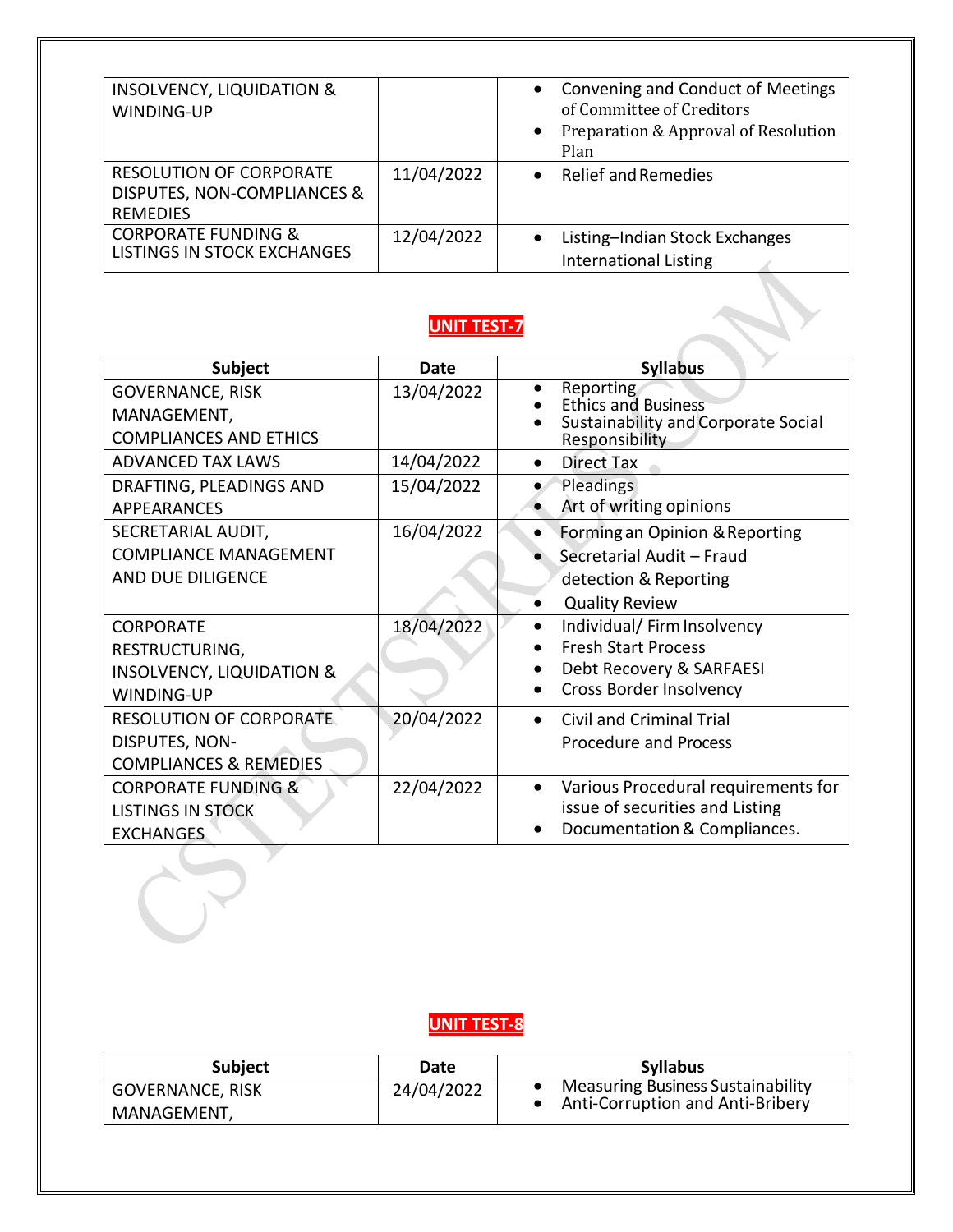| <b>COMPLIANCES AND ETHICS</b>                                                                   |                     | Laws in India                                                                                                                                                                                         |
|-------------------------------------------------------------------------------------------------|---------------------|-------------------------------------------------------------------------------------------------------------------------------------------------------------------------------------------------------|
| <b>ADVANCED TAX LAWS</b>                                                                        | 26/04/2022          | <b>International Tax</b><br>$\bullet$                                                                                                                                                                 |
| DRAFTING, PLEADINGS AND<br><b>APPEARANCES</b>                                                   | 28/04/2022          | Appearances' &art of advocacy<br>$\bullet$                                                                                                                                                            |
| SECRETARIAL AUDIT,<br><b>COMPLIANCE MANAGEMENT</b><br>AND DUE DILIGENCE                         | 30/04/2022          | Values Ethics and Professional<br>$\bullet$<br>Conduct<br>Due Diligence<br>Due Diligence Impact Assessment<br>of Non Compliances and<br>Reporting thereof.                                            |
| <b>CORPORATE</b><br>RESTRUCTURING,<br><b>INSOLVENCY, LIQUIDATION &amp;</b><br><b>WINDING-UP</b> | 03/05/2022          | Liquidation on or after failing of RP<br>$\bullet$<br><b>Voluntary Liquidation</b><br>Winding-up by Tribunal under the<br>Companies Act, 2013                                                         |
| <b>RESOLUTION OF CORPORATE</b><br>DISPUTES, NON-<br><b>COMPLIANCES &amp; REMEDIES</b>           | 04/05/2022          | Crisis management,<br>$\bullet$<br>Professional Liability, D&O<br>Policy & other Risk and<br>liability mitigation<br>approaches                                                                       |
| <b>CORPORATE FUNDING &amp;</b><br><b>LISTINGS IN STOCK</b><br><b>EXCHANGES</b>                  | 05/05/2022          | Preparing a Company for an IPO and<br>Governance requirements<br>thereafter, Appraising the Board and<br>other functions in the organisations<br>regarding the Post IPO/Listing<br>Governance changes |
|                                                                                                 | <b>FINAL TEST-1</b> |                                                                                                                                                                                                       |

# **FINAL TEST-1**

| <b>Subject</b>                 | Date       | <b>Syllabus</b>                   |
|--------------------------------|------------|-----------------------------------|
| <b>GOVERNANCE, RISK</b>        | 07/05/2022 | <b>FULL SYLLABUS</b><br>$\bullet$ |
| MANAGEMENT,                    |            |                                   |
| <b>COMPLIANCES AND ETHICS</b>  |            |                                   |
| <b>ADVANCED TAX LAWS</b>       | 10/05/2022 | <b>FULL SYLLABUS</b><br>$\bullet$ |
| DRAFTING, PLEADINGS AND        | 12/05/2022 | <b>FULL SYLLABUS</b><br>$\bullet$ |
| APPEARANCES                    |            |                                   |
| SECRETARIAL AUDIT,             | 14/05/2022 | <b>FULL SYLLABUS</b><br>$\bullet$ |
| <b>COMPLIANCE MANAGEMENT</b>   |            |                                   |
| AND DUE DILIGENCE              |            |                                   |
| <b>CORPORATE</b>               | 15/11/2022 | <b>FULL SYLLABUS</b><br>$\bullet$ |
| RESTRUCTURING,                 |            |                                   |
| INSOLVENCY, LIQUIDATION        |            |                                   |
| & WINDING-UP                   |            |                                   |
| <b>RESOLUTION OF CORPORATE</b> | 16/05/2022 | <b>FULL SYLLABUS</b><br>$\bullet$ |